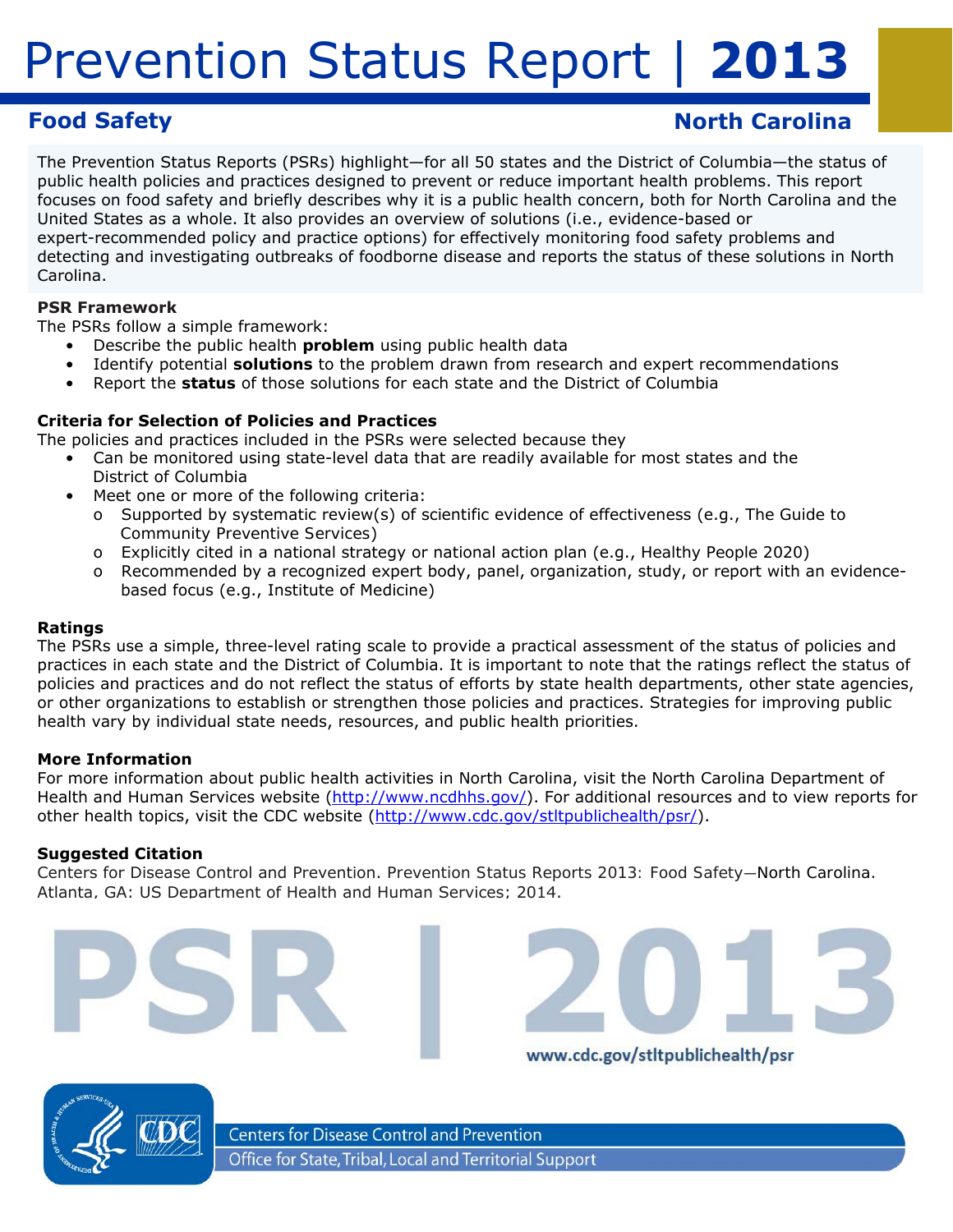# **Food Safety North Carolina North Carolina**

# **Public Health Problem**

- Diseases spread by a wide variety of contaminated foods continue to challenge the public health system. Bacteria, viruses, parasites, and chemicals can cause foodborne diseases, which can vary from mild to fatal (1). Robust surveillance for these diseases is essential for detecting outbreaks. It also provides critical information to food regulatory agencies and the food industry so that appropriate control and preventive measures can be implemented (2).
- CDC estimates that each year, roughly 1 in 6 Americans (or 48 million people) gets sick, 128,000 are hospitalized, and 3,000 die due to foodborne diseases (3). Risk for infection and severity varies at different ages and stages of health (4).
- Foodborne illness is costly. According to a 2012 study, 14 pathogens alone are estimated to cost \$14.1 billion in the United States per year. This includes medical costs (doctor visits and hospitalizations), loss due to premature death, and time lost from work (5).

## **Policy and Practice Solutions**

This report focuses on select practices recommended by the Council to Improve Foodborne Outbreak Response on the basis of scientific evidence supporting their effectiveness in improving foodborne disease surveillance and detection activities (2). These practices include 1) increasing the speed of DNA fingerprinting using pulsed-field gel electrophoresis (PFGE) testing for all reported cases of Shiga toxin-producing *Escherichia coli* (*E. coli*) O157 and 2) increasing the completeness of PFGE testing of *Salmonella*. PFGE is a technique used to distinguish between strains of organisms at the DNA level. For information about why certain food safety-related indicators were selected, and for links to additional data and resources, visit the CDC website (http://www.cdc.gov/stltpublichealth/psr/foodsafety/).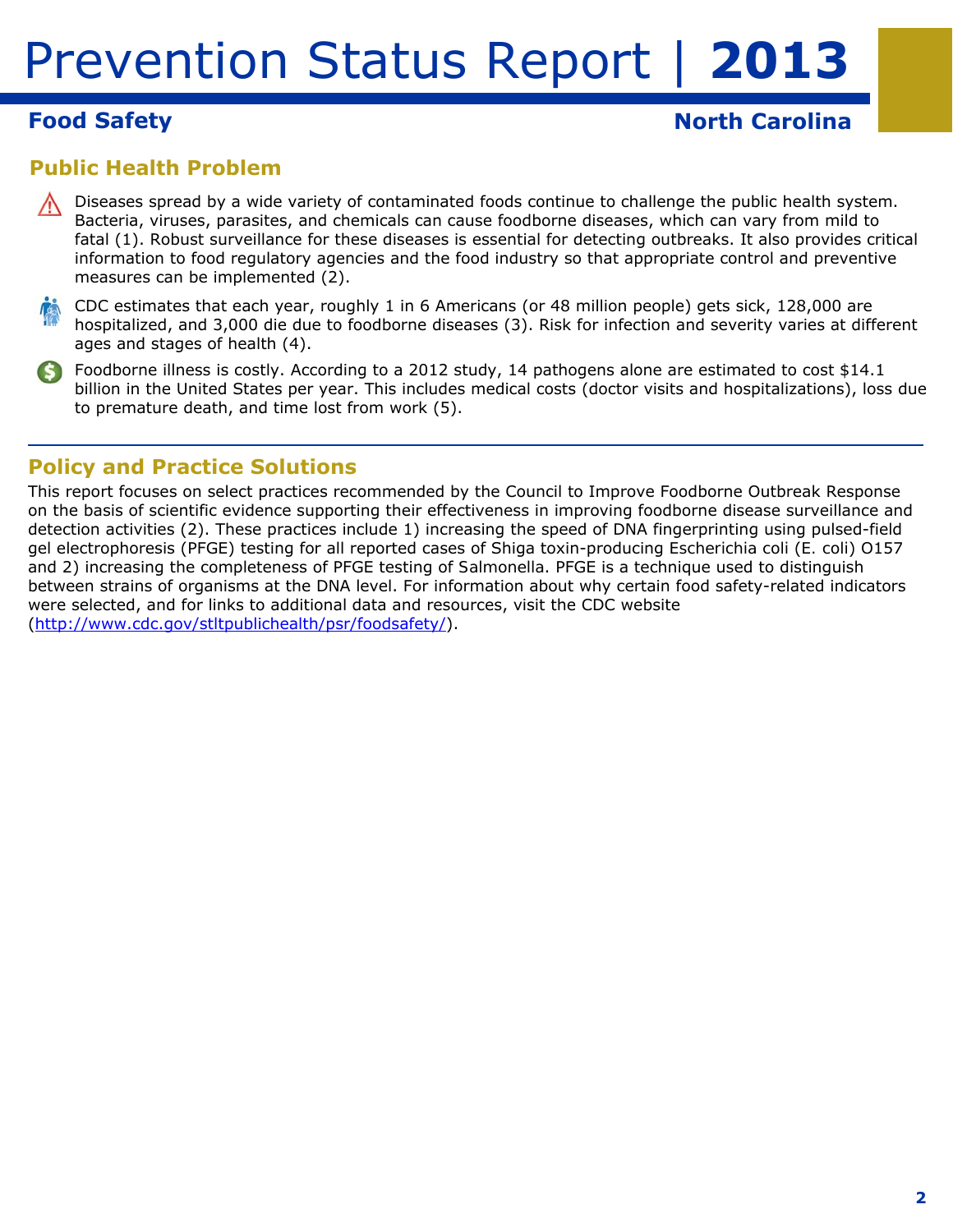# **Food Safety North Carolina North Carolina**

# **Status of Policy and Practice Solutions in North Carolina Speed of pulsed-field gel electrophoresis (PFGE) testing of reported**  *E. coli* **O157 cases**

#### **In 2011, North Carolina tested 71.4% of** *E. coli* **O157 cases within 4 days (6).**

*CDC target:* Testing of 90% of annual reported *E. coli* O157 cases within four days. The CDC Public Health Emergency Preparedness Cooperative Agreement established this and other national performance targets for food safety and provides federal funding to states and the District of Columbia. Performing DNA fingerprinting as quickly as possible for all Shiga toxin-producing *E. coli* improves detection of outbreaks. Rapid outbreak detection can help prevent additional cases and identify control and prevention measures for food regulatory agencies and the food industry (2).

|  | Rating | <b>Percentage of annual</b><br>reported cases tested<br>within four days: |
|--|--------|---------------------------------------------------------------------------|
|  | Green  | ≥90.0%                                                                    |
|  | Yellow | $60.0\% - 89.9\%$                                                         |
|  | Red    | $<60.0\%$                                                                 |

## **Completeness of PFGE testing of reported** *Salmonella* **cases**

#### **In 2011, North Carolina tested 94.1% of reported**  *Salmonella* **cases (6,7).**

Research and experts in the field agree that performing DNA fingerprinting of all *Salmonella* cases would improve detection of outbreaks (2).

|  | Rating | <b>Percentage of annual</b><br>reported cases tested<br>by PFGE: |
|--|--------|------------------------------------------------------------------|
|  | Green  | ≥90.0%                                                           |
|  | Yellow | $60.0\% - 89.9\%$                                                |
|  | Red    | $<60.0\%$                                                        |

## **Simplified Rating System**

A more detailed explanation of the rating system for food safety is available at http://www.cdc.gov/stltpublichealth/psr/foodsafety/.

#### **Green**

The policy or practice is established in accordance with supporting evidence and/or expert recommendations.

### **Yellow**

The policy or practice is established in partial accordance with supporting evidence and/or expert recommendations.

#### **Red**

The policy or practice is either absent or not established in accordance with supporting evidence and/or expert recommendations.